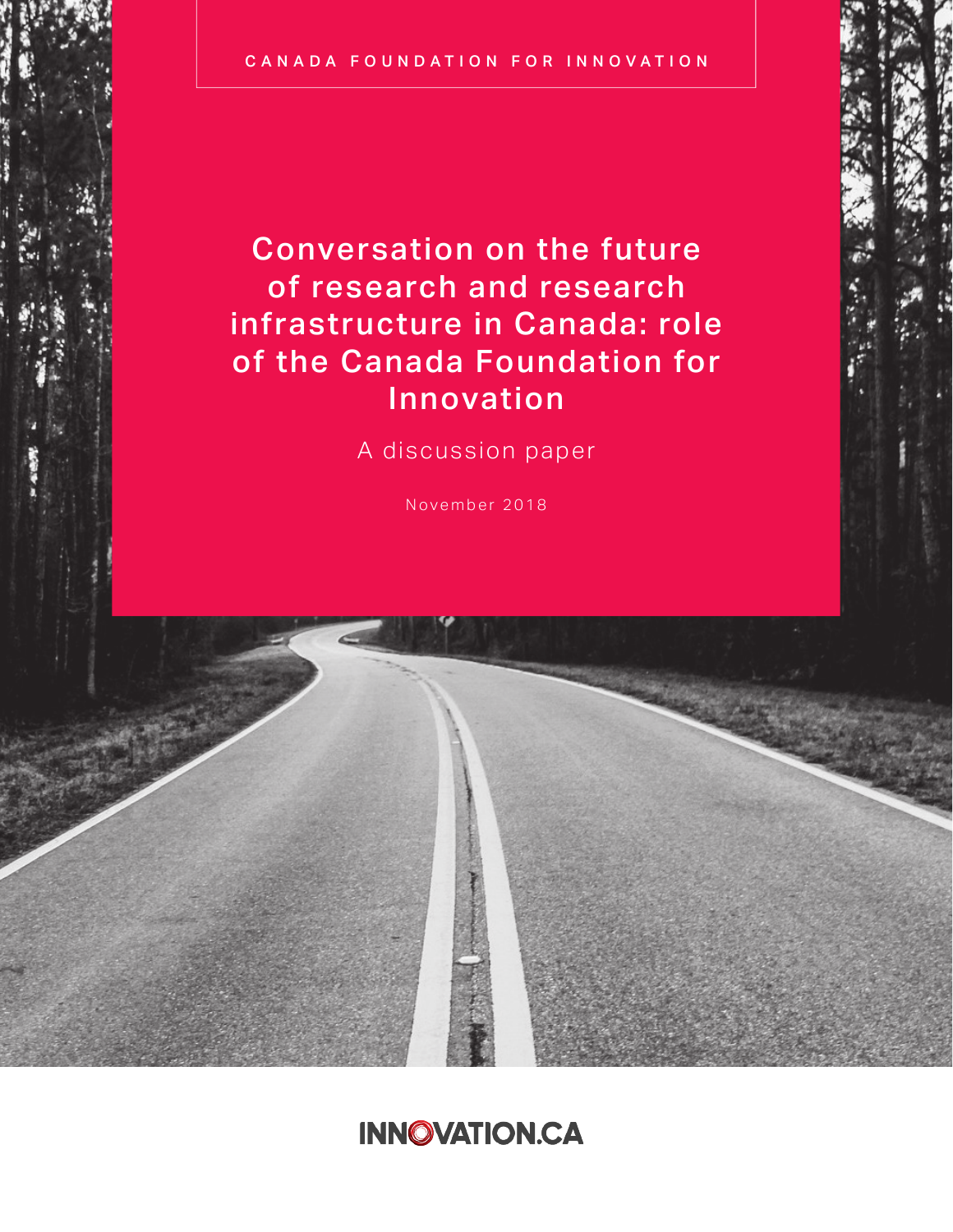# **What is the Canada Foundation for Innovation?**

The Canada Foundation for Innovation (CFI) makes financial contributions to Canada's universities, colleges, research hospitals and non-profit research organizations to increase their capability to carry out highquality research.

Research supported by the CFI is helping build communities across Canada. That's because the CFI gives researchers the tools they need to think big and innovate. And a robust innovation system translates into jobs and new enterprises, better health, cleaner environments and, ultimately, vibrant communities. By investing in stateof-the-art facilities and equipment in Canada's universities, colleges, research hospitals and non-profit research institutions, the CFI also helps to attract and retain the world's top talent, to train the next generation of researchers and to support world-class research that strengthens the economy and improves the quality of life for all Canadians.

Cover photo credit: Teddy Kelley on [Unsplash](https://unsplash.com/)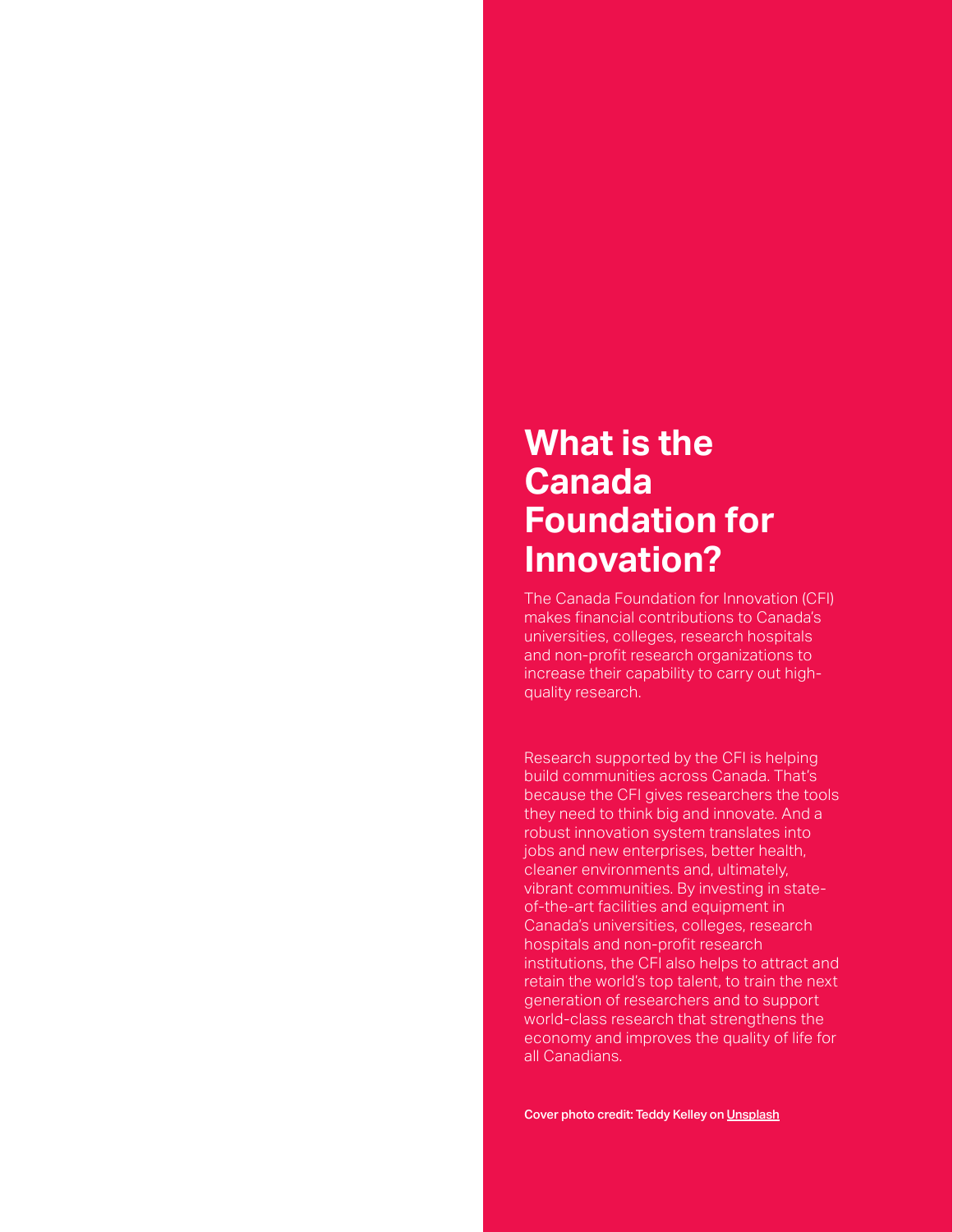# **Table of contents**

| THE ROLE OF THE CFI IN SUPPORTING SMALLER<br>UNIVERSITIES, COLLEGES AND CÉGEPS IN CANADA'S<br>RESEARCH AND DEVELOPMENT ENTERPRISE 10 |
|--------------------------------------------------------------------------------------------------------------------------------------|
| Challenges for colleges, cégeps and smaller universities10                                                                           |
|                                                                                                                                      |
| CORE FACILITIES AND REGIONAL PLATFORMS  12                                                                                           |
|                                                                                                                                      |
|                                                                                                                                      |
|                                                                                                                                      |
| The CFI's statement on equity, diversity and inclusion 14                                                                            |
|                                                                                                                                      |
|                                                                                                                                      |
|                                                                                                                                      |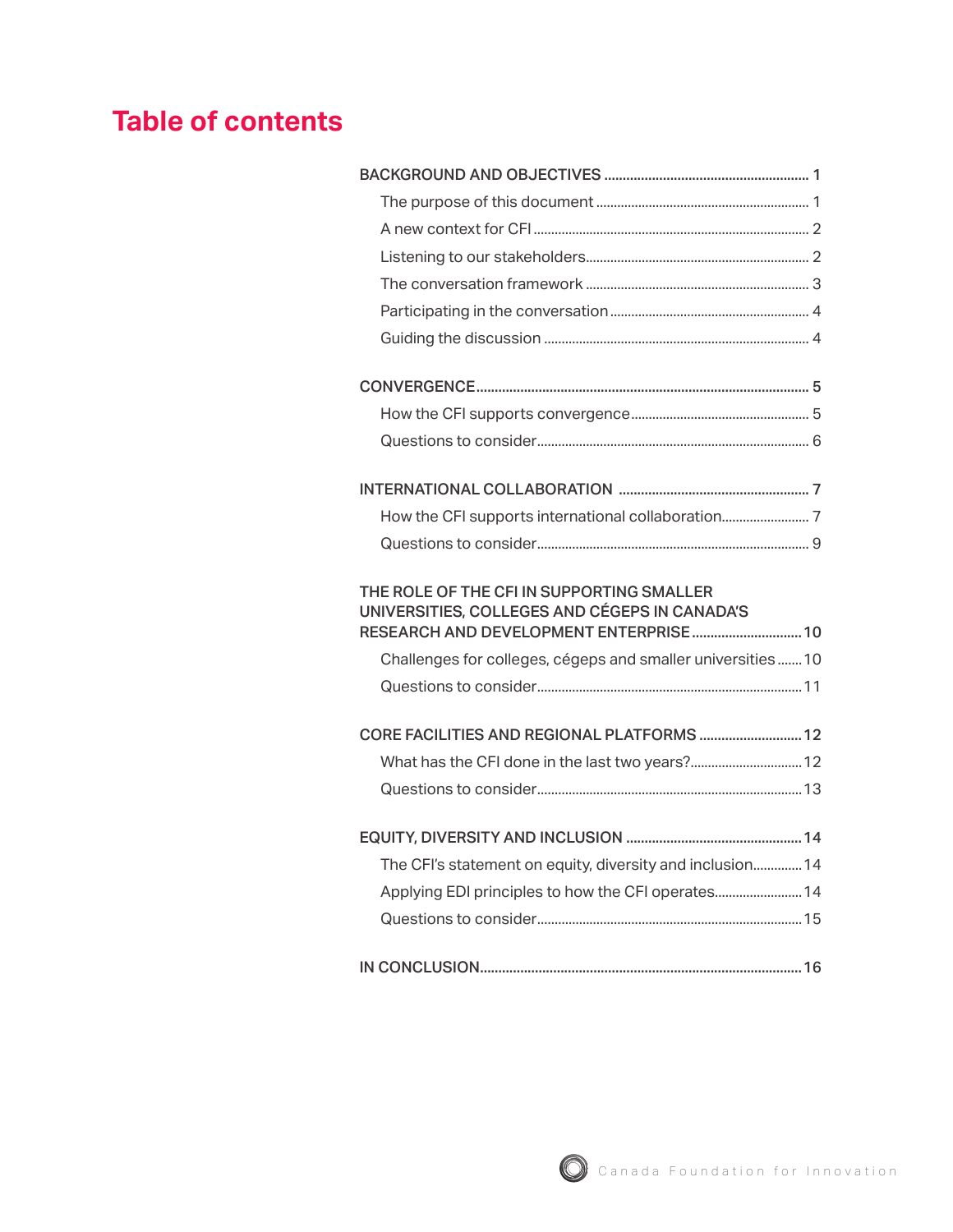## <span id="page-3-0"></span>**Background and objectives**

Created by the Government of Canada in 1997, the CFI strives to build the nation's capacity to undertake world-class research and technology development to the benefit of Canadians. Thanks to CFI, investment in state-of-the-art facilities and equipment, universities, colleges, research hospitals and non-profit research institutions are attracting and retaining the world's top talent in creating the environment necessary for discovery, training the next generation of researchers, supporting private-sector innovation and creating high-quality jobs that strengthen Canada's position in today's knowledge economy.

As per our contribution agreements with the government, the CFI's overall objectives are to enhance the capacity of institutions to:

- Increase Canada's capability to carry out important world-class research and technology development;
- Support economic growth and job creation, as well as health and environmental quality through innovation;
- Expand research and job opportunities by providing support through research infrastructure for the development of highly qualified personnel; and,
- Promote productive networks and collaboration among universities, colleges, research hospitals, non-profit research institutions and the private sector in Canada.

The CFI expects that the funding provided will enhance the capacity of institutions to:

- Attract and retain the world's top research talent;
- Train the next generation of researchers;
- Enable researchers to undertake world-class research and technology development that lead to social, economic and environmental benefits for Canada; and,
- Support private-sector innovation and commercialization.

And finally, we want to create an open and stimulating environment that will permit Canadian researchers to pave the way for future innovation through the pursuit of excellence, international outreach, partnerships and networks with business and users in all sectors.

## The purpose of this document

In Budget 2018, the Government of Canada announced an investment of \$763 million over five years for research infrastructure. In addition, it proposed to establish permanent funding for the CFI at an ongoing level of \$462 million per year as of 2023–24.

With a new contribution agreement with the Government of Canada for the allocation from Budget 2018 expected in the coming weeks, it's time to have a conversation with the Canadian research community and our key stakeholders on the future of research and research infrastructure in Canada and the CFI's role in supporting institutions to sustain and enhance their research capacity.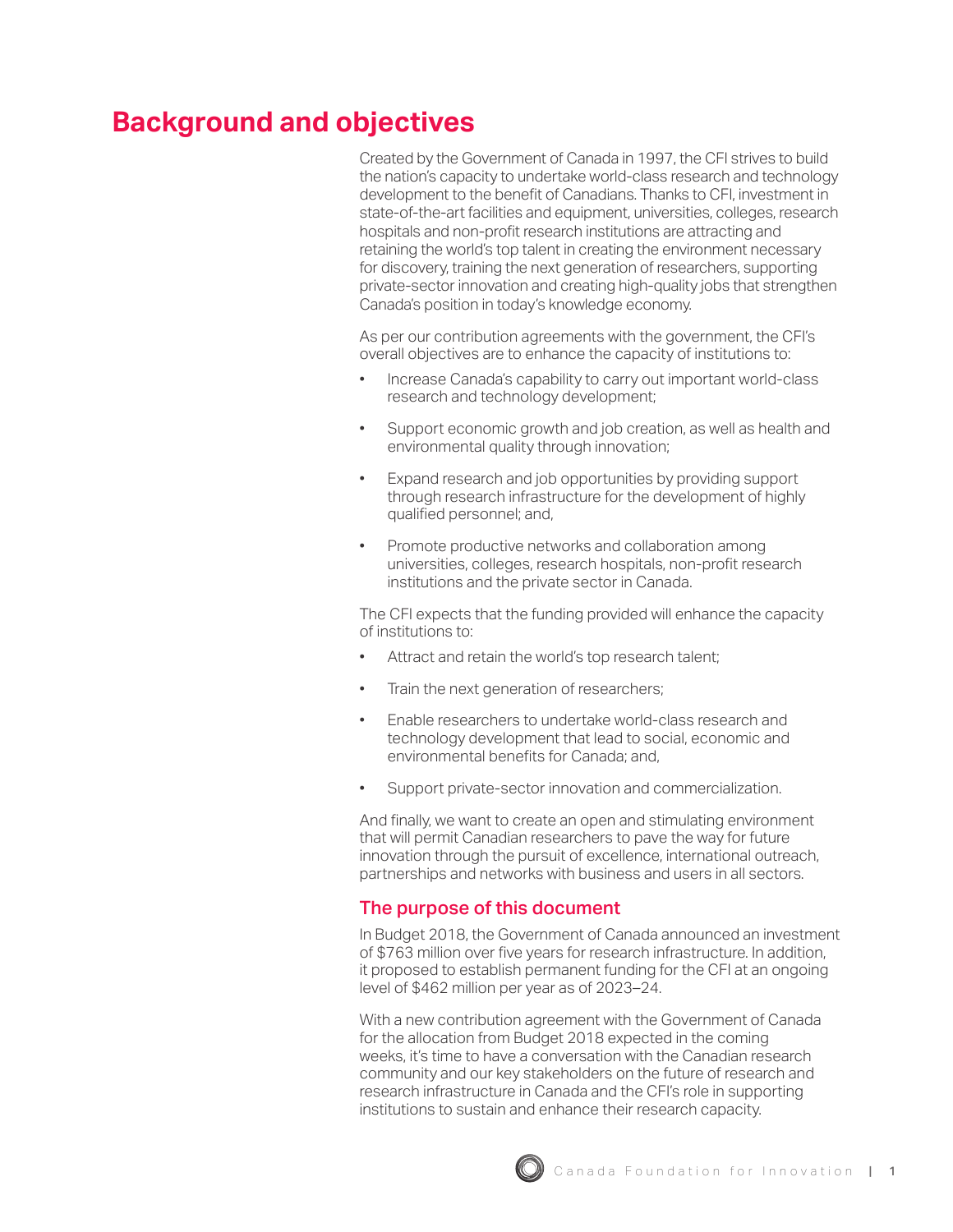<span id="page-4-0"></span>Following the CFI's long-established practice of broad consultations, this pan-Canadian conversation will shape how we respond to a new context and to the evolving needs of Canada's research community. This document is meant to inform that discussion.

## A new context for CFI

A sustained commitment to the funding of research infrastructure will allow us to better, and more systematically, support institutions in acquiring, operating and maintaining research tools and equipment, as well as developing nationally important research facilities. It will also allow institutions and their funding partners to better plan their infrastructure requirements, be more ambitious in their research trajectories, and produce the knowledge that Canadians need to thrive. Over the next five years, the CFI will transition toward our new funding model to fully capitalize on the predictability and long-term horizon this brings. These changes in the way the Government of Canada invests in research infrastructure through the CFI, as well as increased investment in fundamental research, will provide a significant boost to Canada's research capacity. The significant investments in fundamental research and research infrastructure in Budget 2018 will enable Canada to secure its standing, at a time when other nations are also making significant investments, as pointed out in the 2018 assessment of R&D in Canada conducted by the Council of Canadian Academies1.

## Listening to our stakeholders

At the CFI, we pride ourselves on being a responsive organization — one that listens to Canada's research community. In that spirit, we will convene broad stakeholder discussions over the next few weeks to advance our understanding of your evolving needs, your most pressing challenges and your most promising opportunities. These discussions will help inform program design and delivery and as well as identify emerging opportunities and challenges that may shape or guide future directions for the CFI. The CFI reaches across sectors, disciplines, agencies and research institutions and we will continue to bring a broad range of stakeholders to the table.

This national conversation will help determine:

- How the CFI's existing suite of funds can be tailored to best meet the needs of the full spectrum of institutions across the country;
- If our funding mechanisms allow institutions to capitalize on emerging trends and future opportunities; and,
- Which key strategic issues of importance to the research community and other CFI stakeholders may require new or revised CFI policies and practices.

<sup>1</sup> Council of Canadian Academies, 2018. Competing in a Global Innovation Economy: The Current State of R&D in Canada. Ottawa (ON): Expert Panel on the State of Science and Technology and Industrial Research and Development in Canada, Council of Canadian Academies.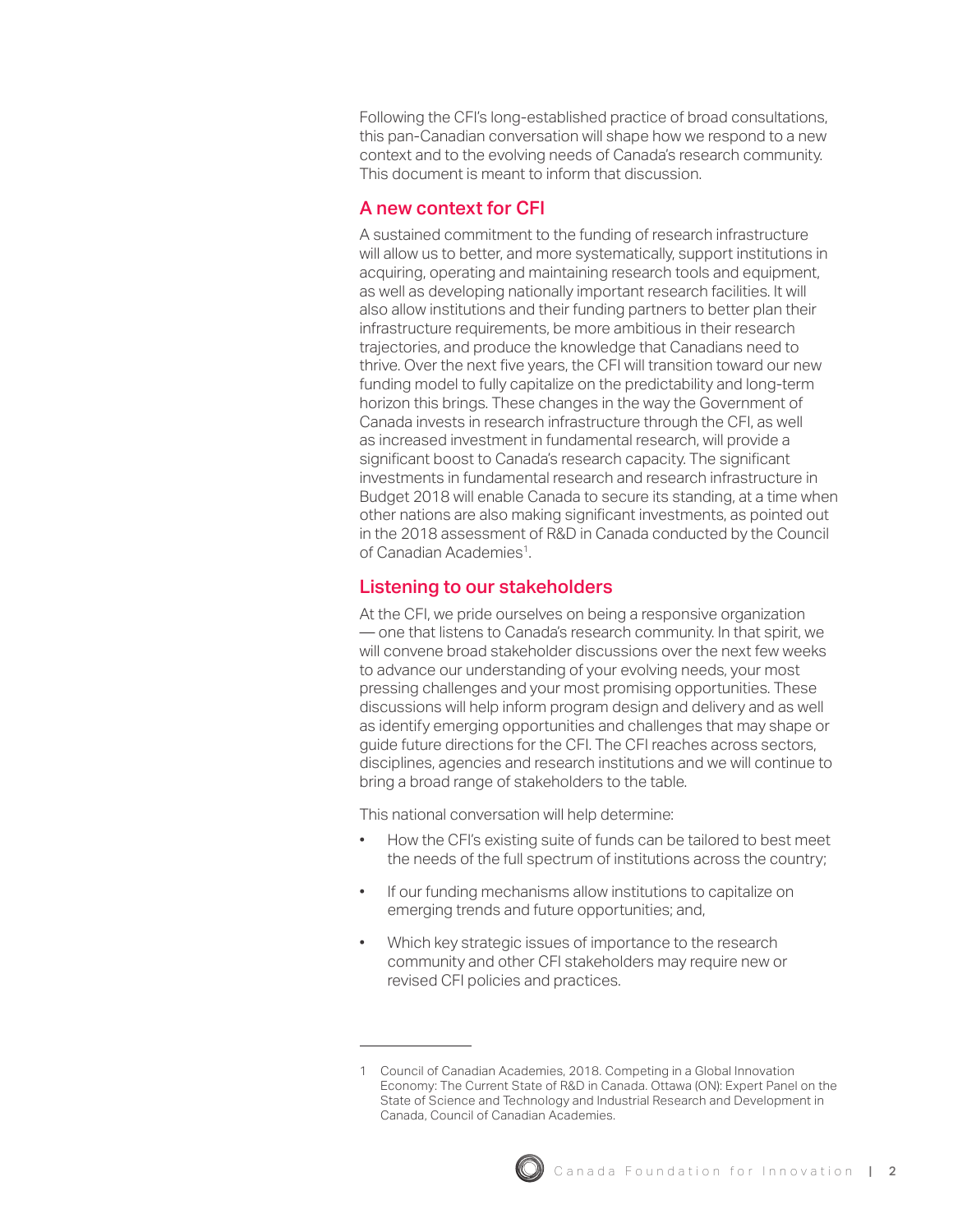<span id="page-5-0"></span>Building on our more-than-20-year track record, we have a unique opportunity to collectively shape the CFI for the next 20 years, and as CFI stakeholders, your voice is critically important in determining that future.

Thinking of the next two decades, please imagine the context you believe would be propitious to fostering creativity and the adoption of greater globalization, convergence and equity that will promote Canadian innovation.

We know we can count on your support as we seek your advice and insight from this discussion paper.

### The conversation framework

Through our recent interactions with the research community, we have identified three major trends that will inform the way the CFI provides research infrastructure support.

**Convergence:** This happens when a specific and compelling problem requires deep integration of disciplines, knowledge, theories, methods, data and communities. Convergence goes beyond interdisciplinary research by bringing many fields of research together, eliminating silos and creating systematic cohesion and thinking. Convergence can also be understood in an institutional context as universities and colleges build core facilities to better manage and maximize the shared use of their infrastructure, combine their strategic research priorities and research facilities to take on specific challenges and develop partnerships around the world.

**Growing imperative for international collaboration:** Across the country, Canadian researchers and their institutions increasingly collaborate with the best in the world and engage in global research enterprises. This brings Canadian research expertise and strengths to the global stage and attracts international researchers and research organizations to Canadian institutions.

**Equity, diversity and inclusion:** The pool of talent within Canada's research community is broadening to include a greater diversity of individuals of varied ages, backgrounds, ethnicities and genders. By providing all qualified Canadians with opportunities to build research careers, succeed in generating new knowledge and contribute to quality of life, we ensure Canadian research meets high standards of excellence and has meaningful impact.

determining that future. of the world. Building on our more-thantwenty-year track record, we have a unique opportunity to collectively shape the CFI for the next twenty years, and as CFI stakeholders, your voice is critically important in

Over the next 10 years, advances in technology and research will offer the ability to accelerate the pace of scientific breakthrough to levels we cannot even conceive today. Researchers will use new technologies to leverage vast amounts of data in order to make new discoveries that will fundamentally change how research is conducted. This will constitute a step change in knowledge output. Genomics, quantum technologies, artificial intelligence, renewable/ clean energy, neuroscience, economics, and genetics, among others, have already produced benefits to society and continue to hold great promise and raise significant new questions about our understanding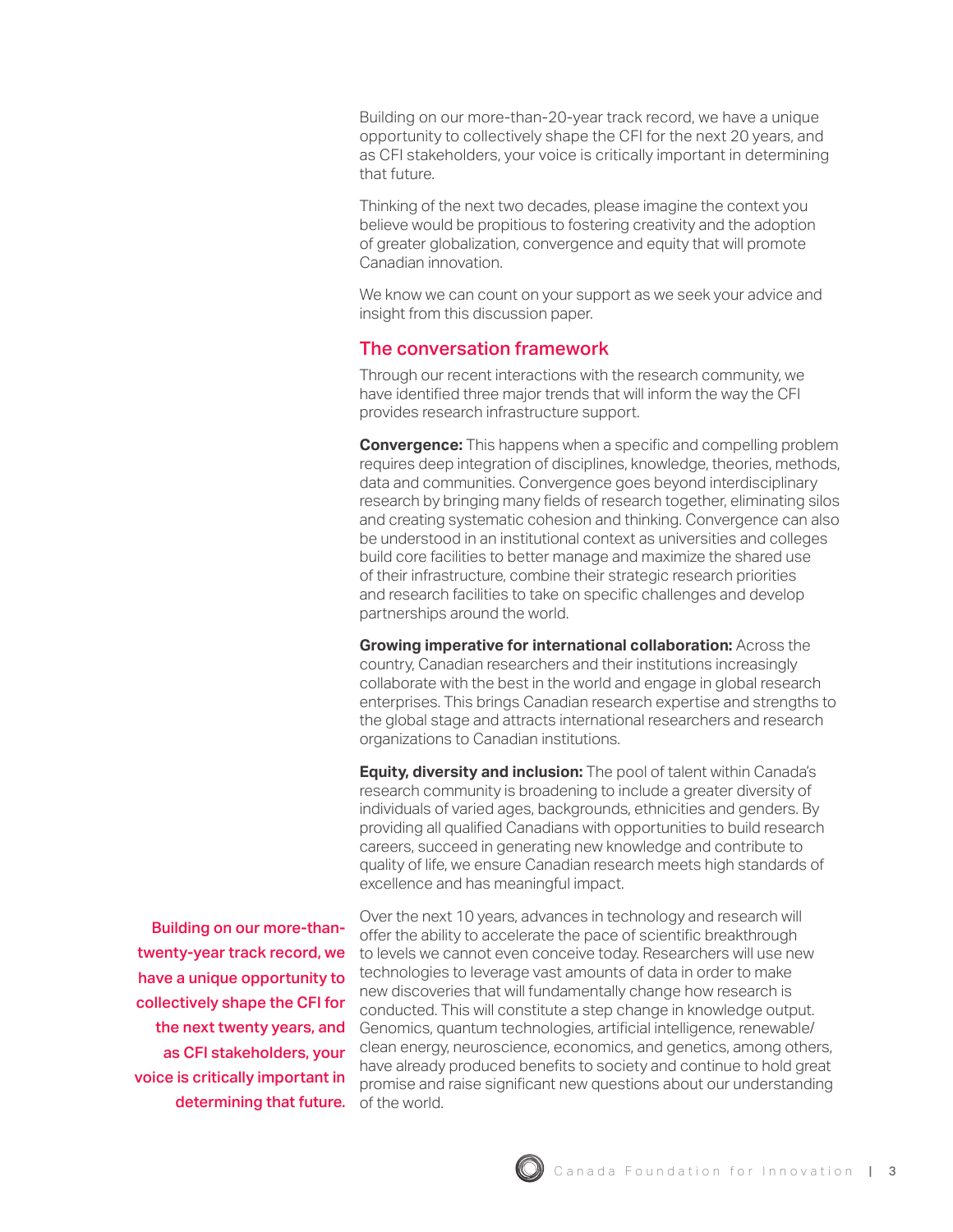<span id="page-6-0"></span>Over the next 10 years, advances in technology and research will offer the ability to accelerate the pace of scientific breakthrough to levels we cannot even conceive today. Researchers will use new technologies to leverage vast amounts of data in order to make new discoveries that will fundamentally change how research is conducted.

Increasingly, this is the case in all areas of research, including the social sciences and humanities. "There is an appetite to engage with data at an accelerated rate among social scientists," according to a recent report produced by SAGE Publishing (the sponsor of Social Science Space)<sup>2</sup>" but unique challenges persist related to such issues as interdisciplinarity, research design training, and access." We believe that social research is already at a turning point where the successful collection and rigorous analysis of complex and highly varied data requires new skills, new collaborations, new research methods and new computational tools. Social scientists and humanists are rising to the challenges posed by big data.

Whatever the future brings will in large part be the result of more collaboration, increasingly massive datasets and more global participation.

In this context, how can we best position Canada to continue to be a leading knowledge-based society in a highly competitive world?

To answer that question, we count on you to share with us any ideas and thoughts for improvement or new directions for the CFI.

### Participating in the conversation

CFI staff will meet with as many stakeholders as possible through a series of meetings across the country and a few webinars.

In addition, we invite institutions and key stakeholders to submit written comments by December 14, 2018 to [conversation@](Mailto:Jointheconversation@innovation.ca) [innovation.ca](Mailto:Jointheconversation@innovation.ca). Thank you to those who already made important comments and suggestions. Please keep them coming!

#### Guiding the discussion

We are particularly interested in your thoughts on:

- 1. **Convergence** as a dynamic of research and research management;
- 2. **International** cooperation and collaboration;
- 3. The role of the CFI in supporting **smaller universities, colleges and cégeps** in Canada's research enterprise;
- 4. **Core facilities and regional platforms**;
- 5. **Equity, diversity and inclusion** as they relate to research infrastructure; and,
- 6. Any other topics that you consider important and relevant to the work of the CFI.

To stimulate and guide the conversation around these topics, the following sections present what we believe to be key issues and questions related to each.

<sup>2</sup> Metzler, K., Kim, D. A., Allum, N., & Denman, A. (2016). Who is doing computational social science? Trends in big data research (White paper). London, UK: SAGE Publishing. doi: 10.4135/wp160926. Retrieved from <https://us.sagepub.com/sites/default/files/compsocsci.pdf>.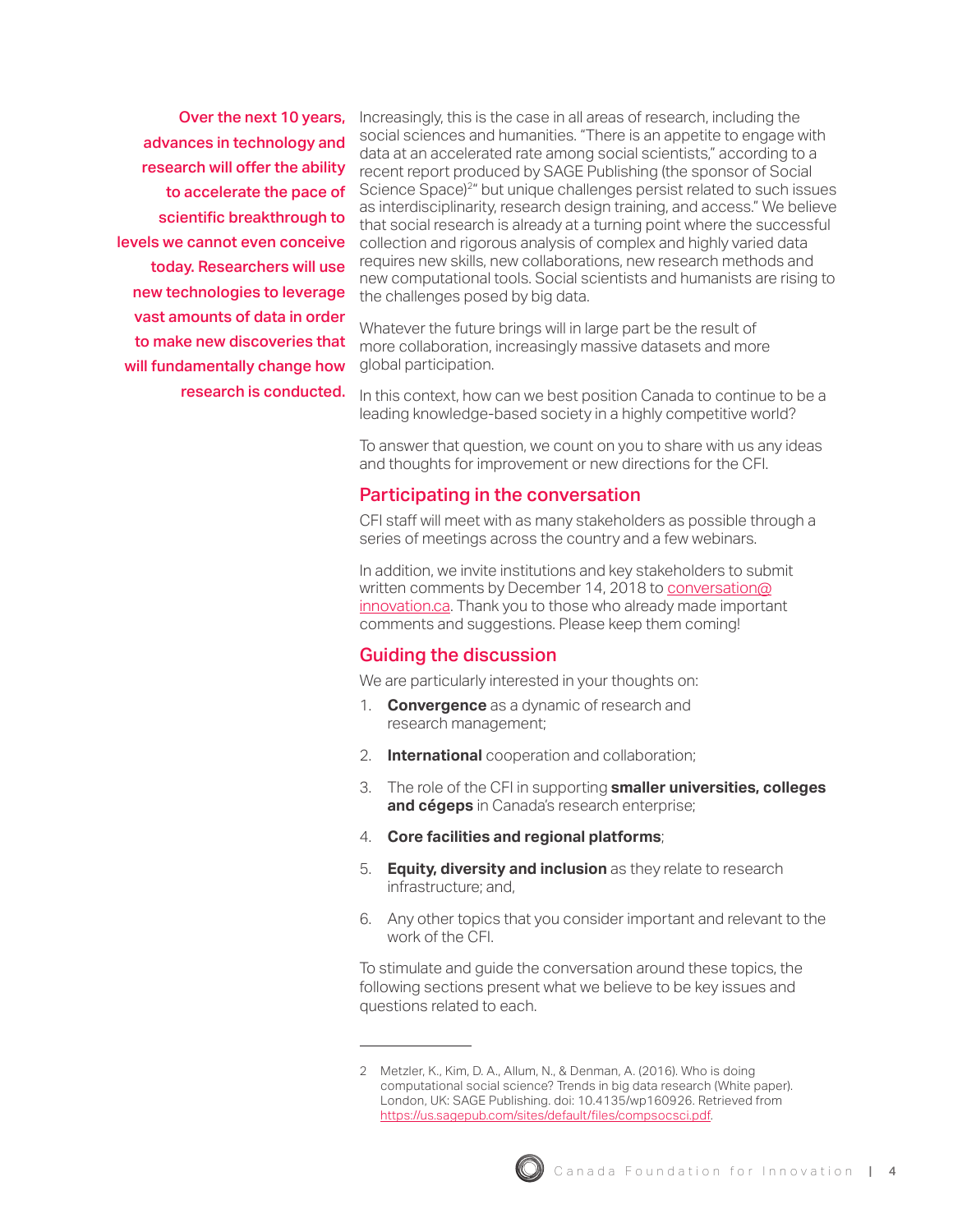<span id="page-7-0"></span>

The convergence of disciplines and areas of research, where scientists, engineers and scholars must work together, is increasingly seen as the way to solve pressing challenges facing society such as energy, water, climate, food and health. Convergence research was born of the need to bring multiple disciplines together to find solutions that more and more often lie at the interfaces.

CFI defines convergence as research aimed at a specific and compelling problem requiring the deep integration of disciplines, knowledge, theories, methods, data and communities. Merging ideas, approaches and technologies from widely diverse fields of knowledge at a high level of integration is a crucial strategy for solving complex problems and addressing complex intellectual questions.

Convergence can also be understood as research institutions joining forces to better manage and maximize the shared use of their infrastructure, combine strategic research priorities and research facilities to take on specific challenges, develop partnerships around the world, and increase the competitiveness of their research activities.

In the last two decades, convergence technologies such as Internet of things, medical imaging technologies (e.g., PET/CT scan), augmented and virtual reality technologies, wearable health devices, 3D printers, autonomous vehicles and drones/robots have led to groundbreaking and disruptive innovations. These developments are supported by private-sector firms and have shaped the evolution of different research fields to attain a high level of prominence. Convergence research required and produced a new generation of research infrastructure that significantly advanced research, modified the way of doing science, brought new possibilities that had been just theoretical and enabled research teams either to confirm or to refute their theories. The years to come will be as revolutionary as the past 20 years in terms of producing cutting-edge research infrastructure that will more quickly allow researchers to advance knowledge.

CFI defines convergence as research aimed at a specific and compelling problem requiring the deep integration of disciplines, knowledge, theories, methods, data and communities. Merging ideas, approaches and technologies from widely diverse fields of knowledge at a high level of integration is a crucial strategy for solving complex problems and addressing complex intellectual questions.

During the last few years, we have seen institutions taking concrete steps to support convergence research from their degree programs to cross faculty appointments, to centres and institutes that bring together researchers from across departments and faculties.

Convergence research hubs — often called "discovery districts" have also been established. These are designed to inspire innovative startups, drive the transfer of new technologies and accelerate the translation of research into socioeconomic benefits.

The higher education system has been adapting its organizational structures to make sure they are set up in the most effective ways to wrestle with the real challenges and opportunities offered to them.

## How the CFI supports convergence

The CFI has many of the appropriate structures, policies and mechanisms in place to fully support the emergence of convergence research. In particular, our mandate allows us to support projects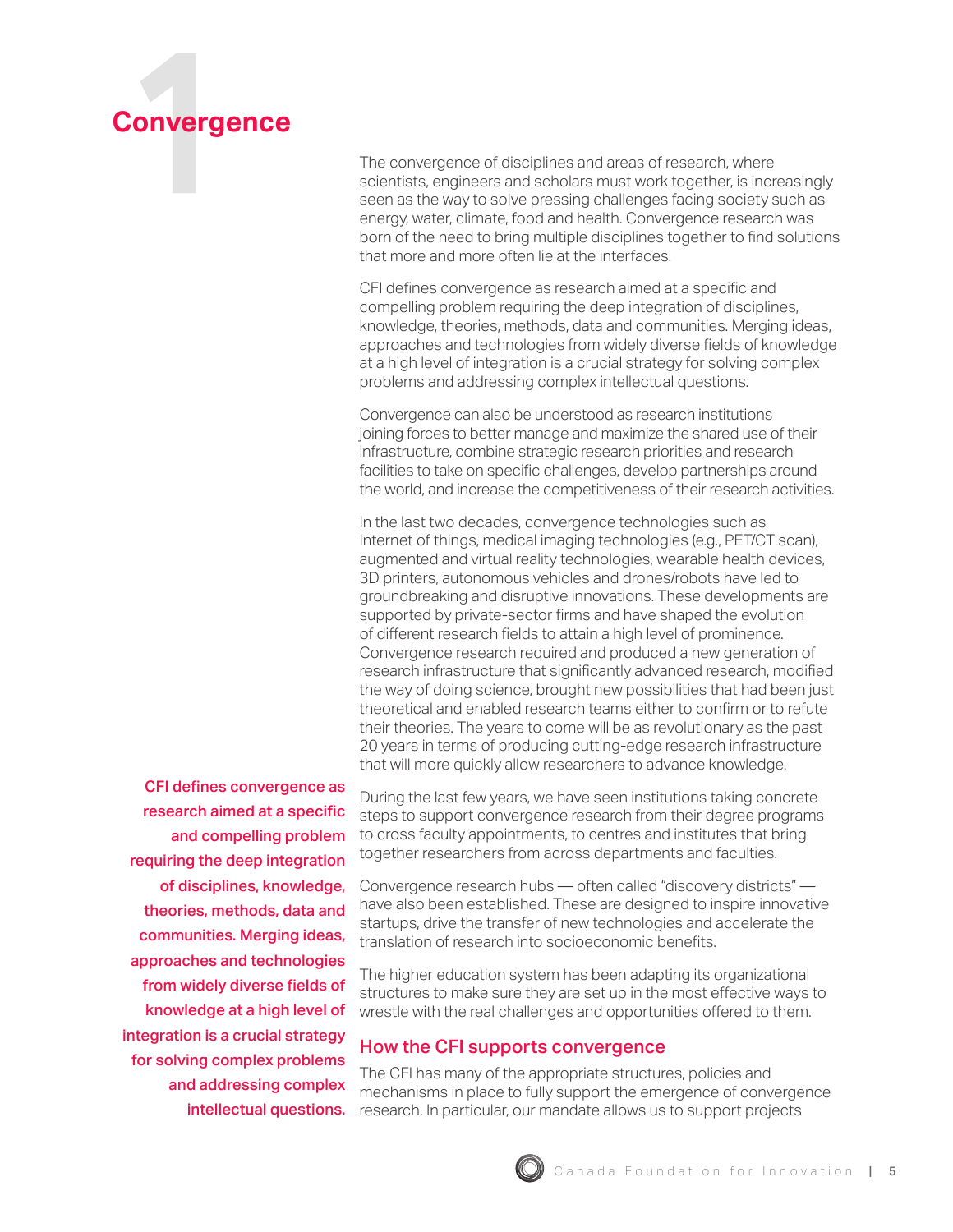<span id="page-8-0"></span>that bring together teams of experts from a broad range of disciplines. Moreover, CFI projects are intrinsically convergent and the majority of research teams (especially those presented to us through the Innovation Fund) include researchers from diverse and complementary disciplines. Our merit-review process is robust and particularly well-suited to the assessment of convergence research. Still, there are some potential improvements to consider. Providing shared laboratory space could be an opportunity for the CFI to facilitate interactions among researchers from different disciplines or sectors. In this sense, we believe the development of shared space in its broadest sense (especially co-location of researchers from different disciplines, institutions, sectors) should be considered. Developing core facilities, either at the institutional or regional level, where researchers from different backgrounds rub shoulders, is also positive for convergence research.

- 1. Do your intended research objectives lend themselves to convergence research? Please provide examples of convergence in your own research programs.
- 2. Would you say that you are carrying out convergence research at this time?
- 3. What would be the main characteristics of a fund, or funds, designed to support convergence research?
- 4. To what extent should convergence be used as a criterion for making funding decisions?
- 5. How can space (new or renovated) act as a catalyst for convergence research?
- 6. What is required to enable convergence research beyond academic institutional boundaries and to create and enhance partnerships with business and all sectors?
- 7. How can research infrastructure, through regional facilities, institutional core facilities or individual laboratories better facilitate convergence research?
- 8. Apart from providing research infrastructure and space, what additional role can the CFI play to better support convergence research?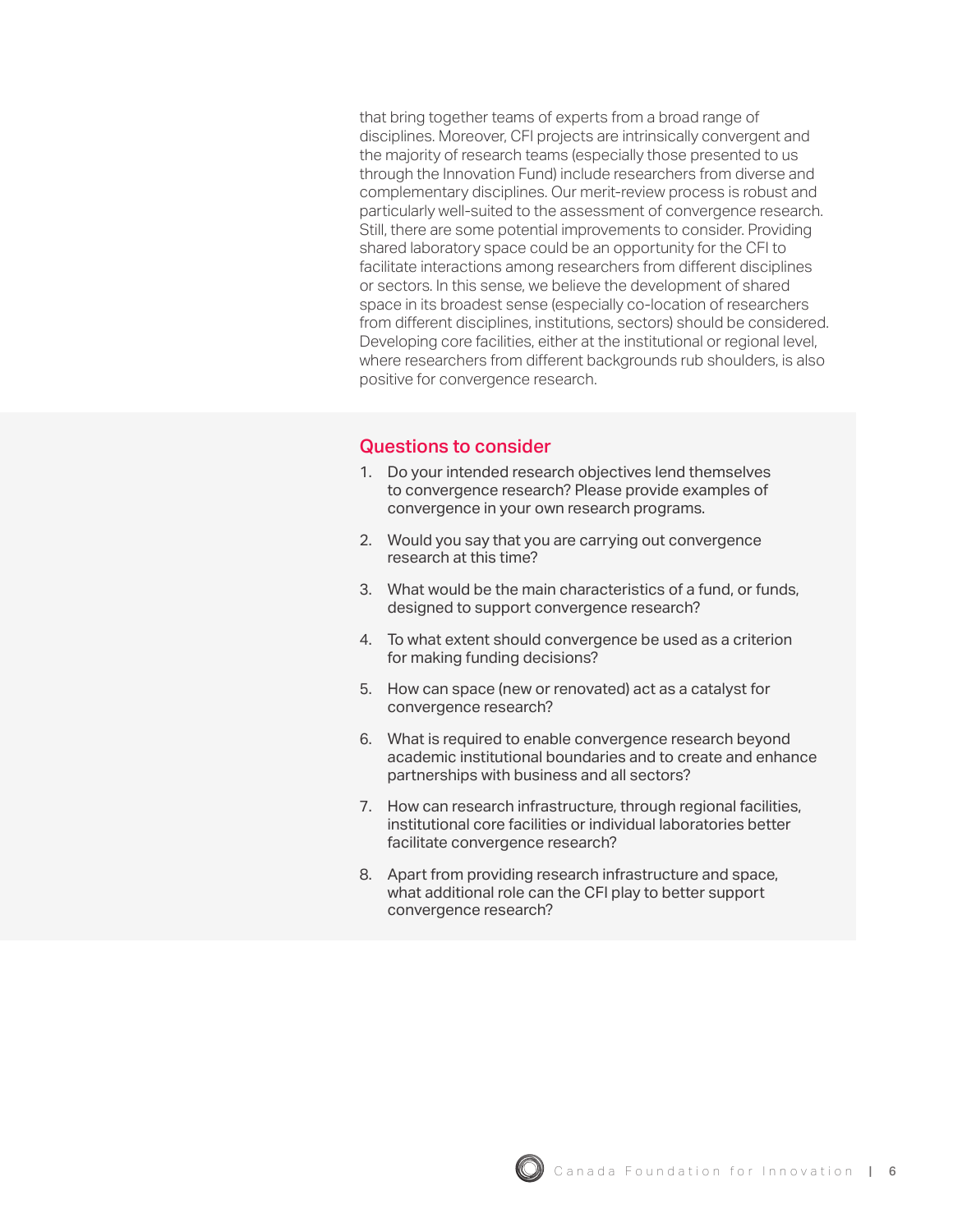# <span id="page-9-0"></span>**International collaboration**

Scientific research is by nature a collaborative activity and one that is increasingly without borders. In Canada, the share of publications authored with at least one international collaborator increased from 41 percent between 2003 and 2008 to 46 percent between 2009 and 2014, a trend also observed in the top 20 publishing countries. Access to high quality, leading and/or unique research tools and facilities often underpins international collaborations. The CFI's investments to date show that over half of all CFI-funded projects engage in international collaboration directly related to CFI-funded infrastructure. This is occurring in all types of institutions, all sizes of projects and all disciplines. The motivation behind most collaboration comes from researchers seeking out the best talent, institutions and facilities to complement their research, wherever they may be. Institutions strategically use Canadian investments in research infrastructure, at both the project and facility level, to increase the global reach of their researchers and advance Canadian interests as a whole.

As other countries increase their internationalization efforts, collaboration opportunities between nations require, more than ever, a strategic, focused and coordinated approach. These opportunities are driven by overarching research needs and goals:

- Some facilities, particularly in the physical sciences (e.g., highenergy physics, particle physics) are so large, complex and/or costly that they require international pooling of both capital and operating resources.
- Other infrastructure needs may require more modest investment but are inherently international in scope as they respond to global challenges and necessitate collaboration with nations involved in the studies.
- Many research endeavours demand a diversity of perspectives and the combined skills, data and efforts of the world's best scientists.

An international, cooperative approach not only improves the quality of research, but also its efficiency and economy of scale. It avoids duplication of efforts and investments, can lead to better alignment with the needs of the scientific community and increases the ability to leverage funds at all levels. As a result, the internationalization of research and innovation is becoming a priority for all actors around the globe.

## How the CFI supports international collaboration

The CFI has a long history of supporting international collaboration efforts through investments spanning all types and ranges of infrastructure. The examples that follow illustrate the variety of opportunities as well as the flexibility afforded to date by CFI's funding architecture to engage Canadians in international endeavours. They also demonstrate how domestic investments have bolstered Canadian leadership globally.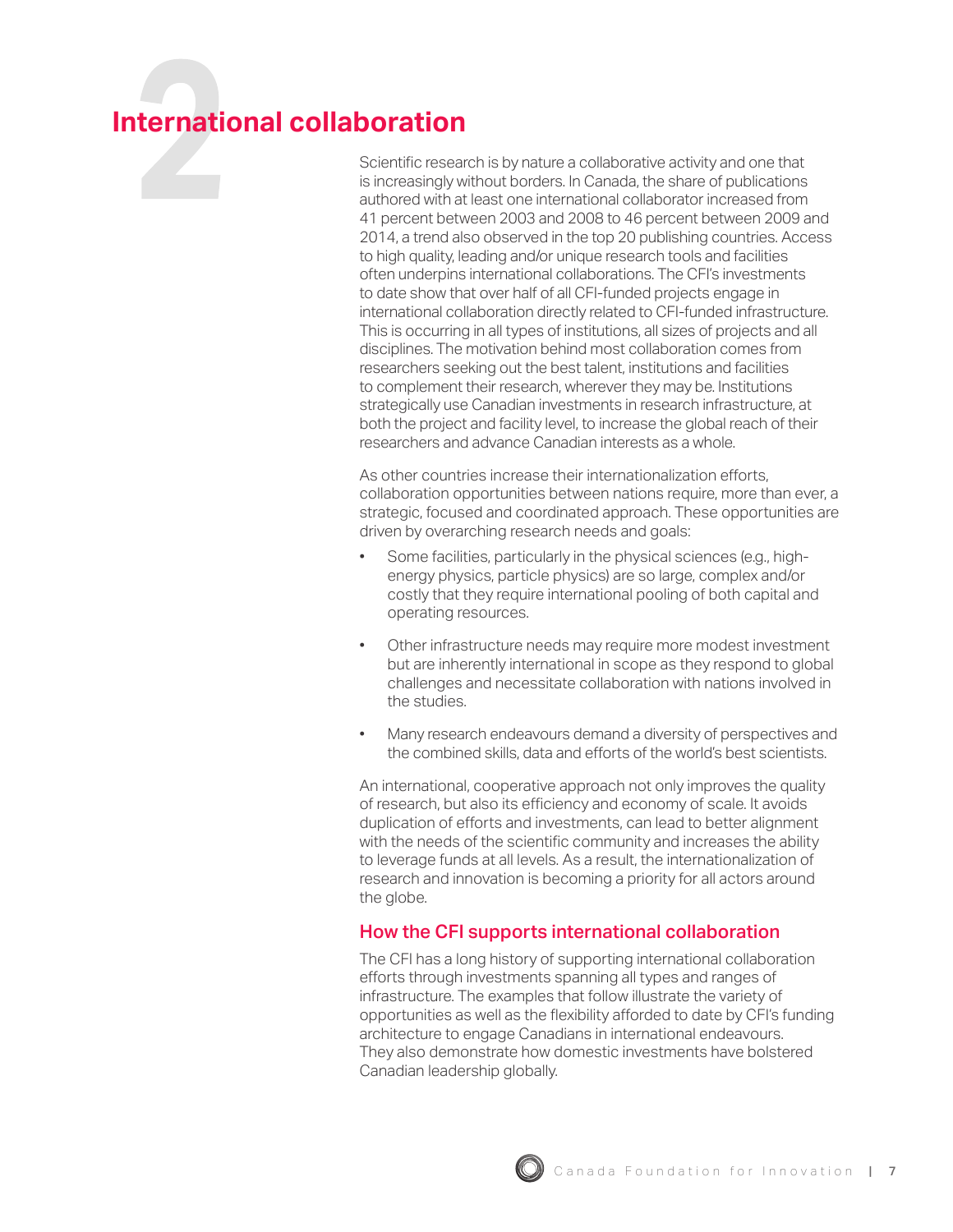Access to high-quality, leading and/or unique research tools and facilities often underpins international collaborations. The CFI's investments to date show that over half of all CFI-funded projects engage in international collaboration directly related to

CFI-funded infrastructure.

#### **Global challenges inherently international in scope, including:**

International development projects, such the Life Histories, Health and HIV/AIDS Data Laboratory at a Canadian university in partnership with researchers from Kenya and Malawi funded through the John R. Evans Leaders Fund (JELF) in 2007. Another example is a 2017 JELF project for implementing a platform for the isolation of antibodies against emerging pathogens circulating in Africa and South America in collaboration with researchers in Africa and Europe, as well as North and South America.

#### **Complex, costly and large research endeavours such as:**

- Large-scale, single-sited facilities located abroad, such as the latest detector upgrades for ATLAS at CERN's Large Hadron Collider, for which \$30 million of CFI support was provided to nine Canadian universities through the 2017 Innovation Fund competition. This constitutes the Canadian contribution to the \$235 million initiative funded by CERN. Another example is CFI's \$4.5 million contribution through the 2015 Innovation Fund competition for the SPIRou near-infrared Spectro-Polarimeter being installed on the Canada-France-Hawaii Telescope, which attracted matching contributions from three Canadian provinces and four other countries.
- Single-site facilities located in Canada, such as the CCGS *Amundsen* research icebreaker and Sudbury's SNOLAB, both of which were initially funded as CFI capital projects and are now supported through the CFI's Major Science Initiatives (MSI) Fund, as well as government supported facilities such as TRIUMF. SNOLAB's recent attraction of US\$30 million from the United States Department of Energy in support of a new dark matter detector to be sited in Sudbury is a prime example of how such facilities in Canada are attracting foreign investment.
- Rare and timely opportunities, such as a project led by a Canadian university to develop one of four instruments that will board the SMILE satellite mission. The project was funded through the 2017 Innovation Fund competition and is a collaboration with the Chinese, American and European solarterrestrial research communities.
- Providing researcher access to facilities outside Canada, such as the \$15 million contribution made in 2002 to support Canadian participation at the Spallation Neutron Source in the United States.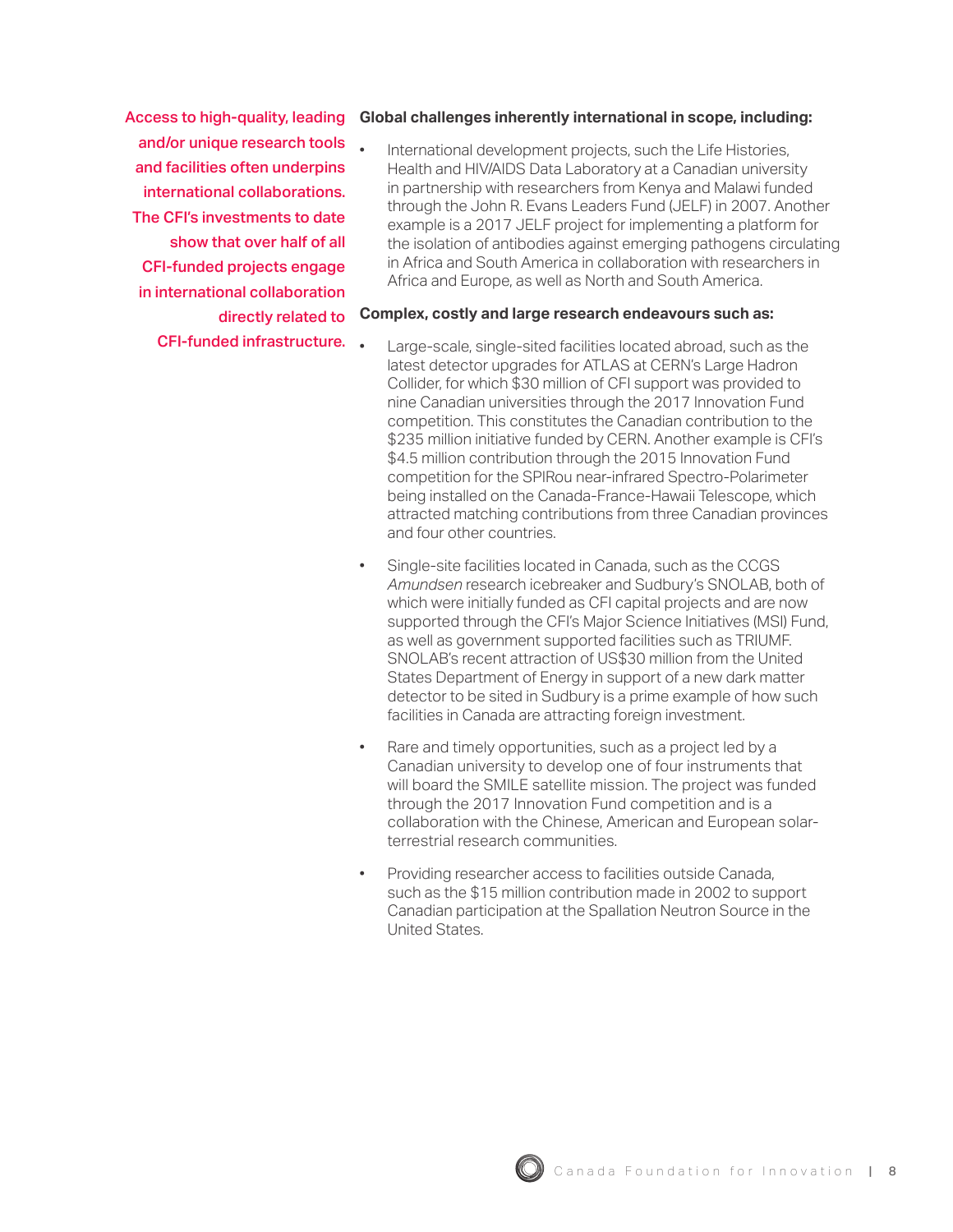<span id="page-11-0"></span>**Research undertakings that combine a breadth of skills, expertise and data from many nations. This includes internationally distributed networks of facilities such as:** 

- The Canadian node of the Structural Genomics Consortium, which was funded through the CFI's Leading Edge Fund in 2012.
- SuperDARN, a global network of space-weather radars, five of which form the Canadian node, which received funding from the CFI for capital investment as well as operational support through the MSI Fund.
- A CFI-funded project that undertook the cross-cultural study of literary networks in a global context, integrating new imageprocessing techniques with social network analysis to examine how different cultural epochs are characterized by unique networks of intellectual exchange. In this particular project, a combined approach of visual language processing and network modelling allowed the researchers to study the preprint textual heritages so far resistant to large-scale data analysis as well as develop a new model of global comparative literature that preserves a sense of the world's cultural differences.

- 1. What are some examples of important international collaborations that further your institution's strategic priorities?
- 2. While our data show that CFI funds have been used to support international collaboration, is the CFI sufficiently contributing to the internationalization of research?
- 3. Should the CFI be a stronger enabler of international collaboration around infrastructure? If so, how?
- 4. What are the key barriers and obstacles faced by Canadian institutions and researchers in successfully engaging in international collaborations? Do you have examples of recent missed opportunities for international collaborations, and if so, what were the barriers to participation?
- 5. What would be the main characteristics of a fund, or funds, designed to support international collaboration (consider scope, size, etc.)?
- 6. Do you know of other funding opportunities or mechanisms in Canada or abroad with which CFI could partner (within the limits of our mandate) to increase the likelihood of success for international projects?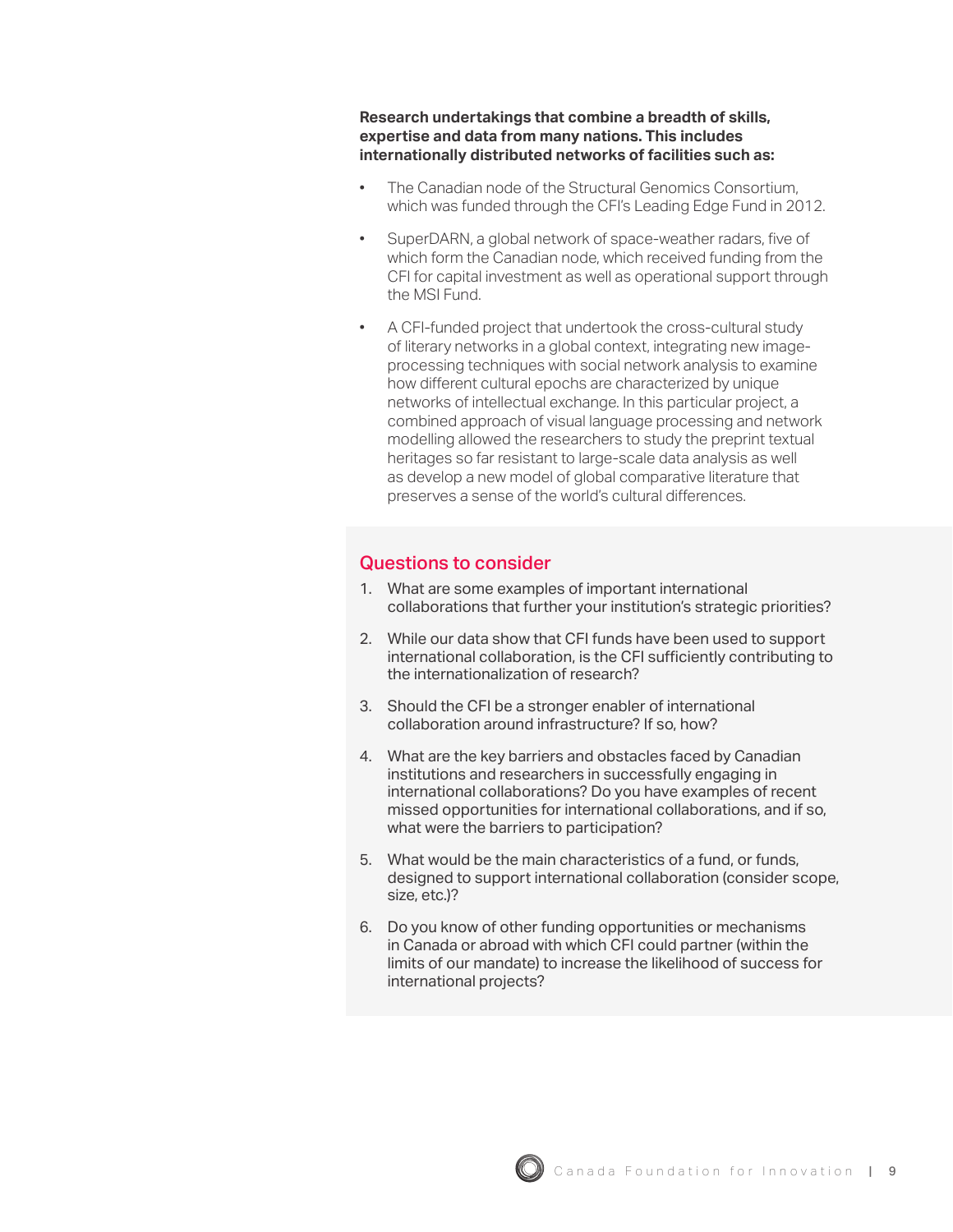# <span id="page-12-0"></span>**The role of the CFI in supporting smaller universities, colleges and cégeps in Canada's research and development enterprise**

Canada's research and development enterprise involves researchers and scholars from a wide range of institutions. In this research ecosystem, small universities, colleges and cégeps play a critical role.

In line with the approach used by the Canada Research Chairs program, the CFI defines smaller institutions as those that receive less than one percent of the total federal granting agency research funding. "Smaller," therefore, is only indicative of relative share of research funding and does not reflect the quality of research undertaken at these institutions, nor the impact of this funding nor the impact of these institutions on their students, local communities and regions.

The CFI has recognized over 140 smaller institutions as eligible to apply for, receive and manage CFI funding, and over the past 20 years has provided research infrastructure funding to over 100 of them, including colleges, cégeps, universities and not-forprofit research institutions. In examining this portfolio of funding, the CFI has observed a diversity of research strategies employed by these smaller institutions. Notably, some have developed specific niches of expertise to better compete on a national scale. In addition, multi-institutional projects and collaboration among institutions have been a central pillar for the CFI's major competitions. There are many benefits of these collaborations among institutions of all sizes. In the case of smaller institutions, they have resulted in the attraction of additional funding compared to institutions that have not collaborated with other institutions.

## Challenges for colleges, cégeps and smaller universities

The CFI recognizes that colleges, cégeps and smaller universities face unique challenges in building and maintaining their research capacity. The diversity of funding opportunities and growing complexity of research administration has limited the ability of some small institutions to compete successfully for research funds. Even though smaller institutions have access to CFI's funding mechanisms such as JELF, they still face challenges in attracting and retaining leading researchers.

"Smaller" is only indicative of relative share of research funding and does not reflect the quality of research undertaken at these institutions, nor the impact of this funding nor the impact of these institutions on their students, local communities and regions.

The level of funding as well as the funding structure to deliver these funds could play an important role in the way smaller universities, colleges and cégeps enhance their research capacity. As part of this conversation, we would like to hear from smaller institutions to gain a deeper understanding of the role these institutions play in Canada's research enterprise and the unique challenges they face. This will allow us to consider these factors in designing and implementing our funding mechanisms. With this knowledge, the CFI may be able to align its funding mechanisms and activities to maximize their impact and ensure a holistic approach to enhancing Canada's capacity for innovation.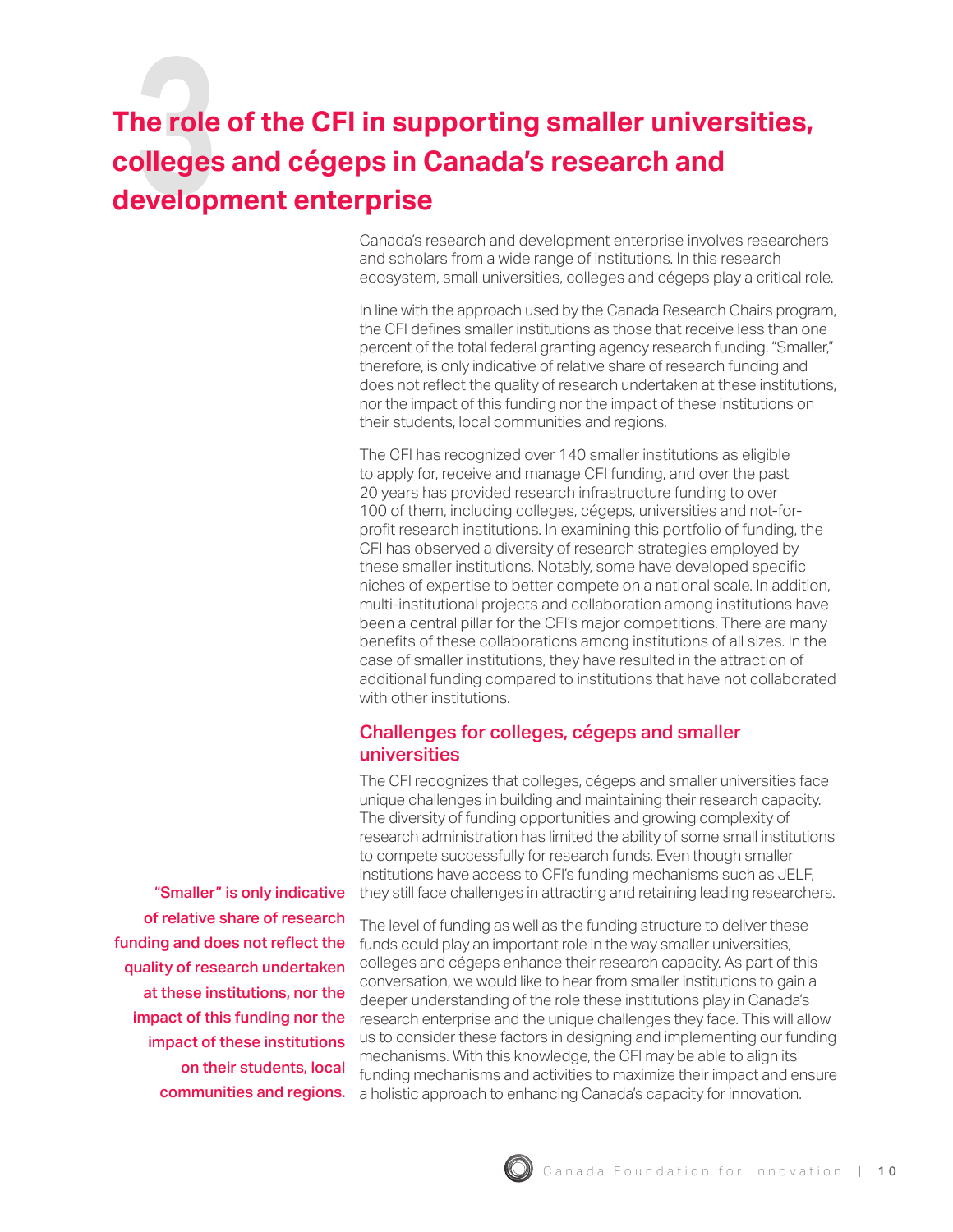- <span id="page-13-0"></span>1. What are the challenges faced by researchers at a small institution with respect to accessing leading-edge research infrastructures to conduct research?
- 2. How can CFI better address the specific needs and challenges of smaller institutions as they relate to research infrastructure?
- 3. From a smaller institution's perspective, what are the advantages and/or challenges stemming from collaborative, multi-institutional projects? How can smaller institutions best contribute to these endeavours?
- 4. Should the CFI do more to facilitate inter-institutional collaboration with smaller institutions?
- 5. Do the current CFI funding architecture and merit-review processes appropriately support the research infrastructure needs of smaller universities, colleges and cégeps? Do you have suggestions on how these might be changed to better support smaller institutions?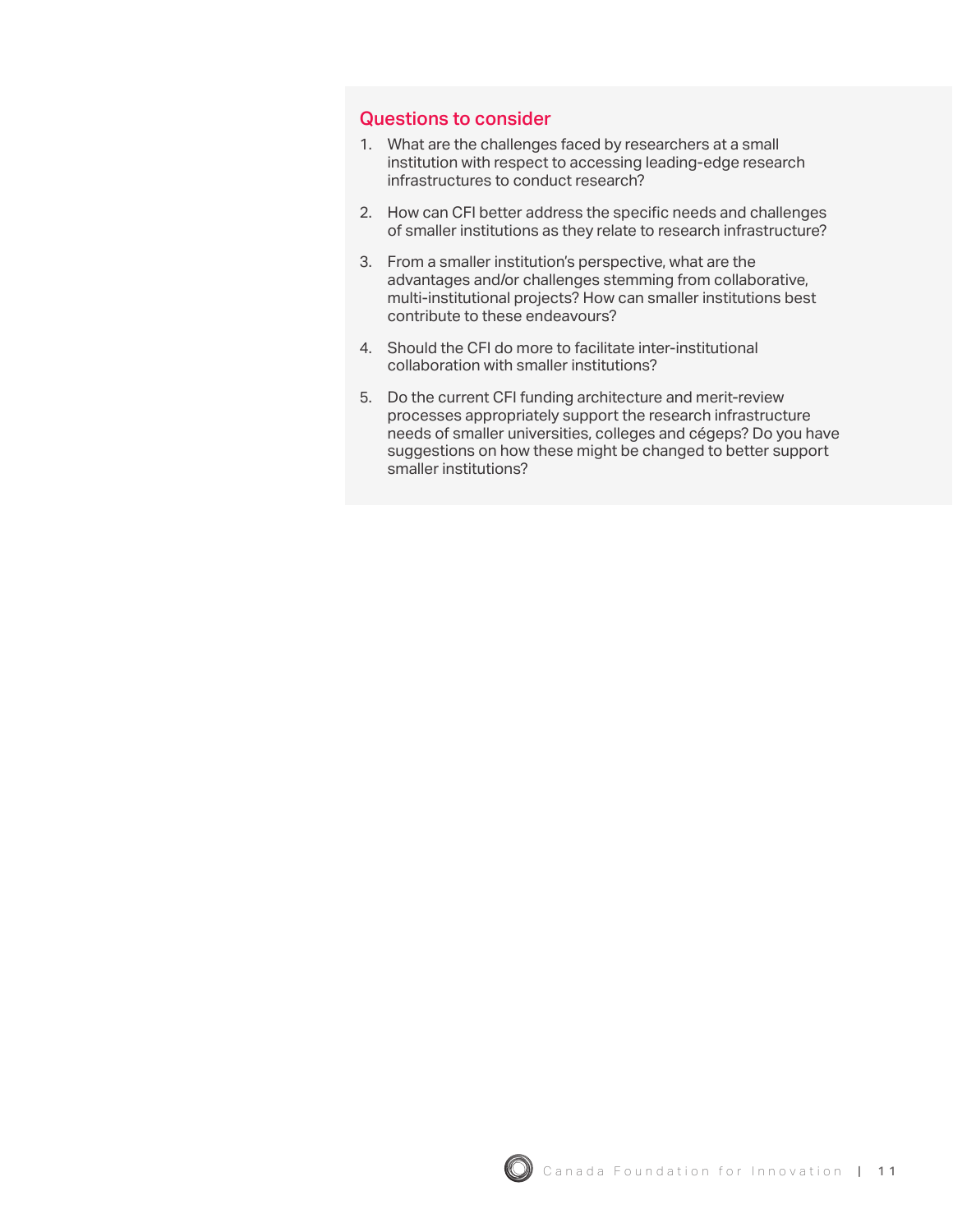## <span id="page-14-0"></span>**Core facilities and regional platforms**

As research moves increasingly toward convergence, a rapidly growing number of institutions have implemented core facilities and developed formal designation and supporting policies. Core facilities have proven to enable institutions to attract, retain and train top researchers from around the globe and to foster collaborations among the academic, private, public and non-profit sectors. In addition, by promoting shared and common management of similar or complementary research facilities, whether located together or distributed, core facilities offer the potential to increase effectiveness and efficiency with the realization of significant benefits such as:

- Increased use of the infrastructure and broader access to stateof-the-art services, facilities, technologies and expertise offered by co-locating research infrastructure, or by centralizing its management and operation;
- The strategic development of proposals, with a focus on opportunities and areas of greater need while avoiding duplication of infrastructure;
- A better use of resources through economies of scale and cost savings, reduced duplication of efforts, and the consolidation of in-house maintenance capabilities;
- Enhanced training and greater availability of skilled operators to help ensure optimal use of the infrastructure;
- The promotion of convergent collaborations;
- Enhanced attraction and capacity to work with external users, including the ability to charge user fees;
- An improved capacity to sustain the research infrastructure over its useful lifetime.

## What has the CFI done in the last two years?

Past CFI-led consultations, including one conducted in 2015, demonstrated the importance of core facilities to the research community. In response, the CFI has taken several actions to more effectively promote core facilities at CFI-funded institutions, including:

- Broadening the definition of eligible infrastructure for JELF to allow for the acquisition, upgrading or replacement of "workhorse" infrastructure that supports larger groups of researchers;
	- Broadening the definition of services eligible for support through the Infrastructure Operating Fund (e.g., electricity, security, cleaning) to include expenses that directly support CFI-funded infrastructure, regardless of whether the space essential to house and use it was originally funded by the CFI;

Core facilities have proven to enable institutions to attract, retain and train top researchers from around the globe and to . foster collaborations among the academic, private, public and non-profit sectors.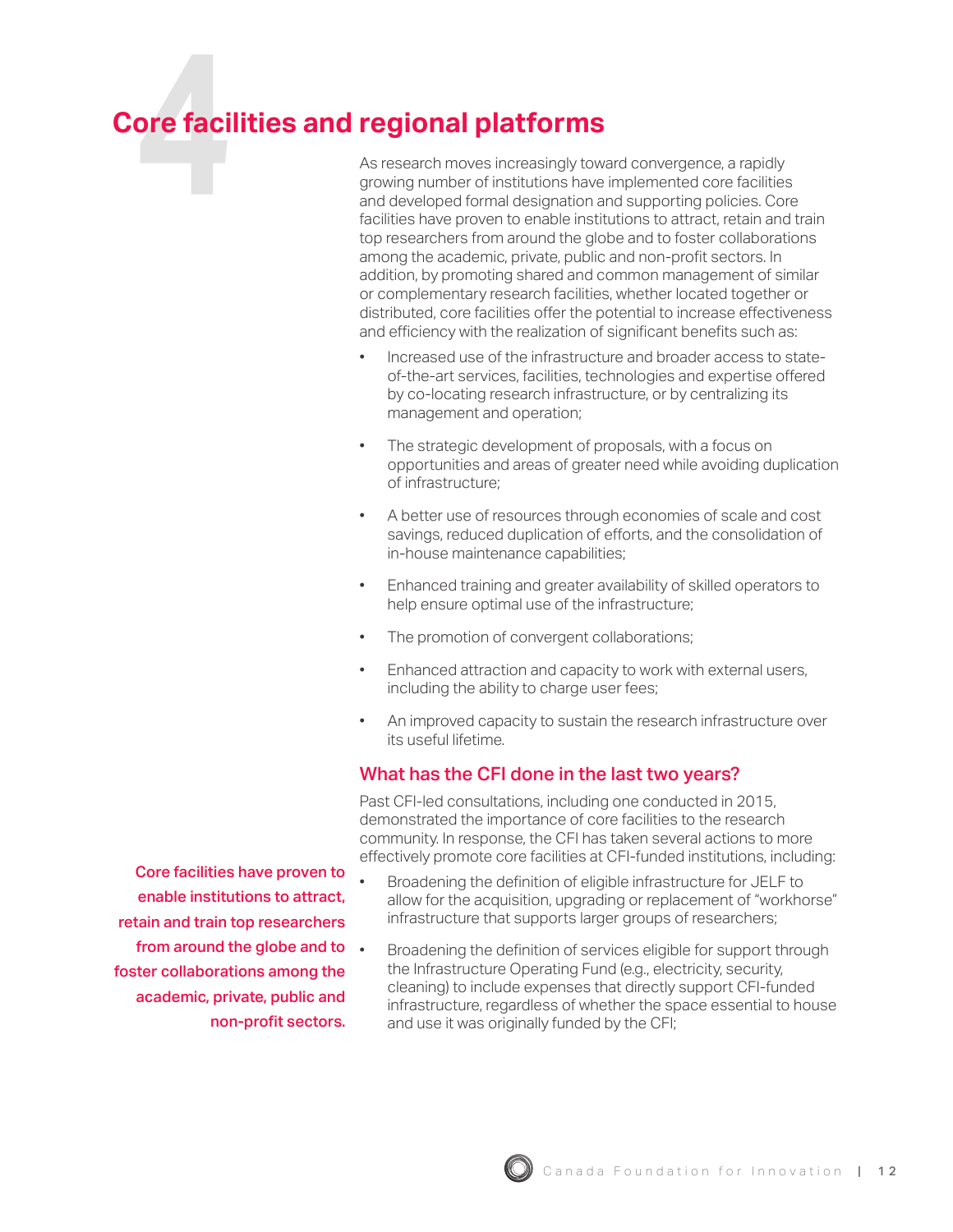<span id="page-15-0"></span>Strengthening existing resources and developing new ones to better assist institutions to increase the visibility of core facilities to potential users through the Research Facilities Navigator, and communicating good practices on CFI's website, Innovation.ca, for managing CFI-funded infrastructure through core facilities.

Looking to the future, the CFI is interested in understanding the priority institutions place on core facilities, as well as the potential role of the CFI in helping institutions overcome any challenges they face in effectively managing and sustaining them.

- 1. From your perspective, tell us about your experience with core facilities, both at the institutional and regional levels.
- 2. Is the development and support of core facilities an institutional priority? If so, what steps is your institution taking to develop and support core facilities? What are the major challenges to establish and effectively operate core facilities?
- 3. How can CFI better address the needs of researchers in connection with the development of institutional core facilities and regional platforms?
- 4. Is the development and support of core facilities an important area for CFI to provide additional support? To what extent should CFI prioritize support of core facilities?
- 5. What are the most effective ways the CFI could support core facilities (e.g., funding architecture, eligibility of projects and infrastructure, application processes and forms, assessment criteria) and improve their sustainability? What other policies, processes or practices could the CFI adopt to more effectively support research excellence through core facilities?
- 6. Should the CFI take on a greater role to support the networking of core facilities across the country?
- 7. What are the differences between establishing and operating regional core facilities in collaboration with other institutions or organizations and doing so within your institution? How do regional core facilities present different challenges to institutions? Is there a higher priority for institutions to develop and operate core facilities at the institutional level or at the regional level? Why or why not?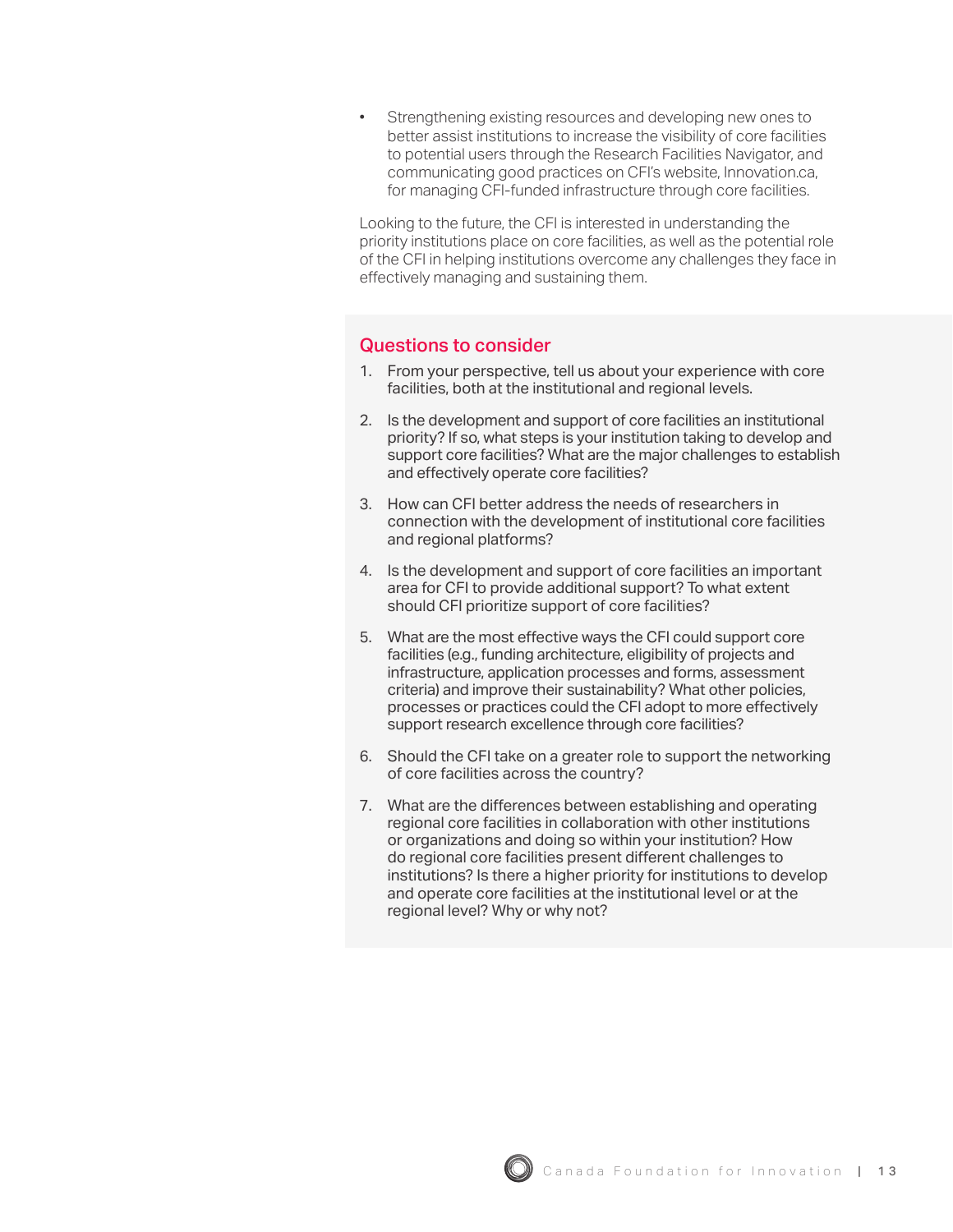## <span id="page-16-0"></span>**Equity, diversity and inclusion**

The CFI continues to engage in the national dialogue on equity, diversity and inclusion (EDI) in the research enterprise. While we have always aimed to live the principles of EDI, we are making a more concerted effort to clearly integrate them into our practices, policies and funds. To this end, we recently published an EDI statement which will guide and frame our future activities.

### The CFI's statement on equity, diversity and inclusion

The CFI is committed to the principles of equity, diversity and inclusion. In all our activities, we recognize that a breadth of perspectives, skills and experiences contributes to excellence in research.

**Equity:** We aim to ensure all CFI-eligible institutions have the opportunity to access and benefit from CFI programs and CFIfunded infrastructure through our well-established, fair and impartial practices.

**Diversity:** We value attributes that allow institutions and their researchers — from any background and from anywhere — to succeed. This includes individual attributes such as gender, language, culture and career stage; institutional attributes such as size, type and location; and attributes that encompass the full spectrum of research, from basic to applied and across all disciplines.

**Inclusion:** Our culture encourages collaboration, partnership and engagement among diverse groups of people, institutions and areas of research to maximize the potential of Canada's research ecosystem.

We believe that nurturing an equitable, diverse and inclusive culture is the responsibility of every member of the research ecosystem, including funders, institutions, researchers, experts and reviewers.

### Applying EDI principles to how the CFI operates

Because the CFI invests in state-of-the-art infrastructure and facilities at Canadian institutions, and not in individuals per se, applying EDI principles can be challenging. The CFI encourages diversity in research teams and other infrastructure users. It also strives to adapt its funding architecture to meet the research infrastructure needs of a range of Canadian research institutions and research communities and to maintain a fair and unbiased merit-review process based on well-established, international standards.

We believe that nurturing an equitable, diverse and inclusive culture is the responsibility of every member of the research ecosystem, including funders, institutions, researchers, experts and reviewers.

In addition, the CFI recognizes that most institutions have taken steps to advance their commitment to an EDI agenda, including implementation of institutional EDI action plans and the establishment of EDI indicators and targets.

We would like to know how we can support your institution in upholding EDI principles and progressing toward meeting your EDI goals. As well, we are seeking actionable suggestions on changes to the CFI meritreview process and guidelines to avoid any real or perceived biases and barriers in order to support our EDI commitments.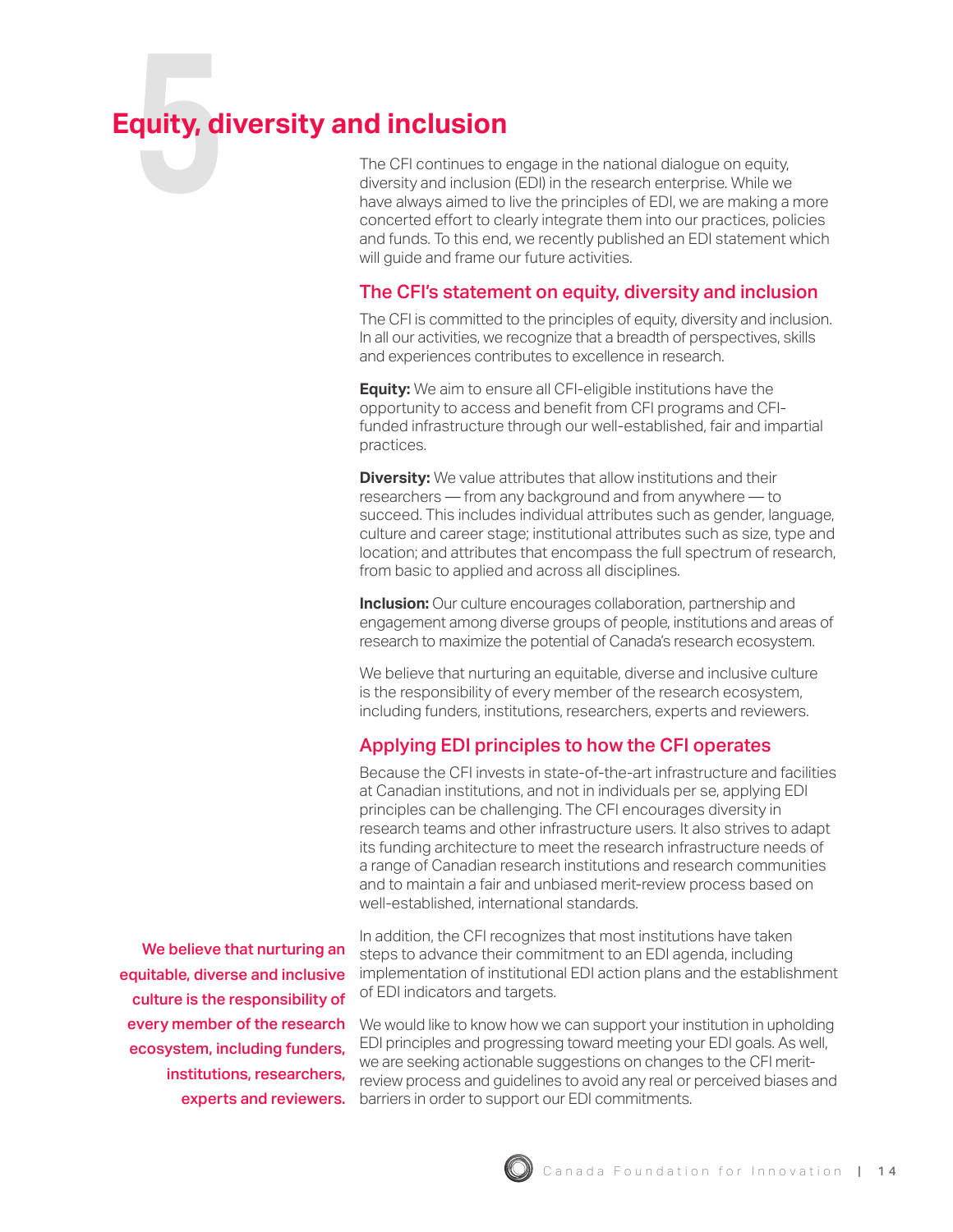- <span id="page-17-0"></span>1. How can the CFI assist your institution in advancing the EDI objectives in your strategic research plan and meeting your EDI targets?
- 2. For the projects you have submitted to the CFI, do you see any immediate barriers or challenges that have hindered you from diversifying the composition of research teams, based on gender, career stage, institutional size or research disciplines, etc.?
- 3. What incentives would be appropriate for the CFI to offer to encourage greater diversity of research teams, based on individual, institutional or research discipline attributes? Are there successful practices employed by other funding organizations to support the diversification of research teams that you think the CFI could adopt?
- 4. Is the current CFI funding architecture suitable for supporting the infrastructure needs of all research disciplines, including the social sciences and humanities? If not, can you suggest how CFI funding mechanisms or competition objectives be changed to improve equity, diversity and inclusion?
- 5. Do you think there are any perceived biases in the CFI's processes (e.g., guidelines to competitions, merit-review process)? If so, suggest approaches the CFI could adopt to avoid them.
- 6. What steps can the CFI take to further diversify its base of expert reviewers and review committees? Are there tools or other practices currently employed by funding (or other) organizations to assist in the recruitment of reviewers with different attributes and perspectives that would be useful for the CFI to consider?